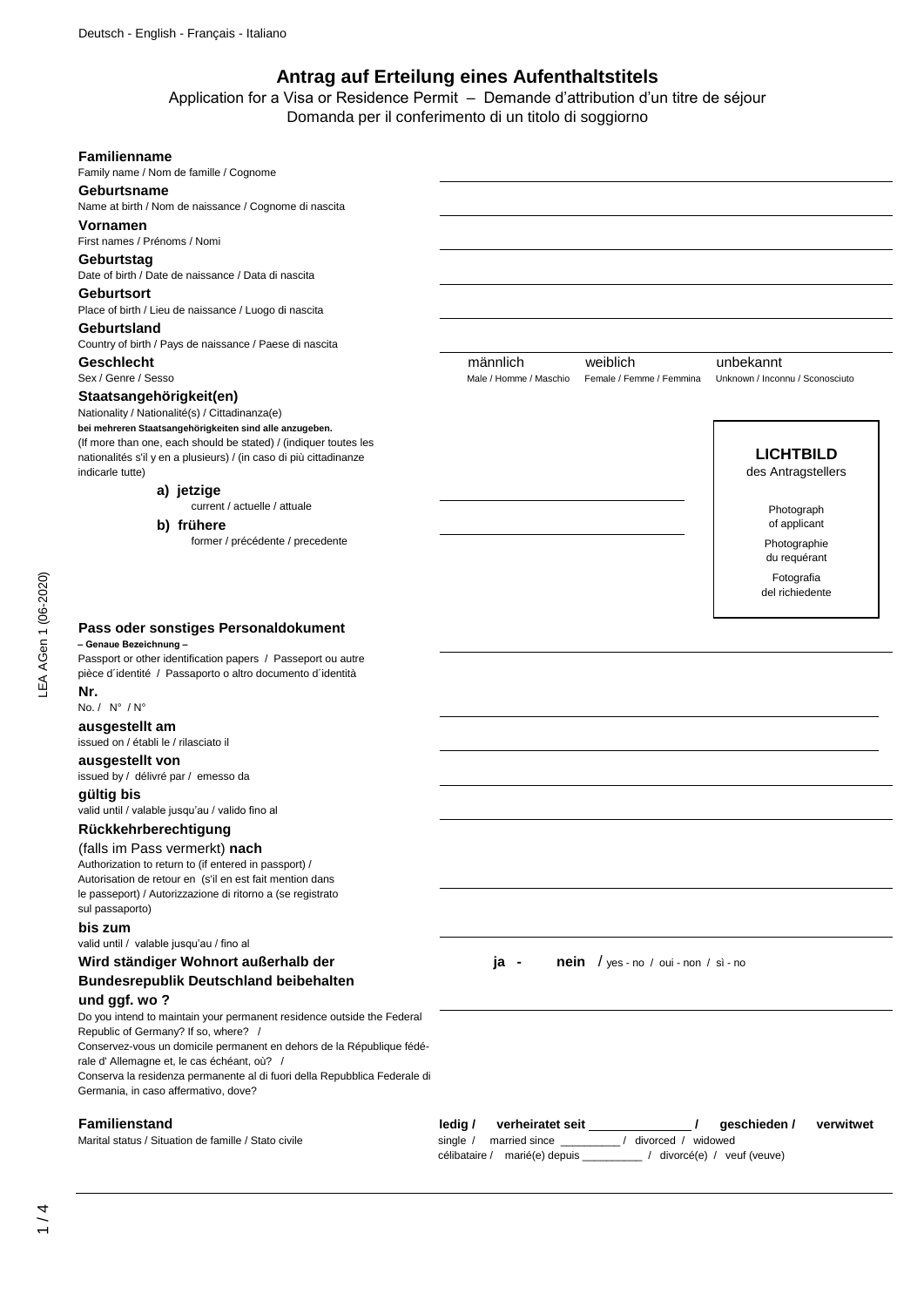| Ehegatte**)-Name<br>Vornamen<br>Spouse**) - Family name<br>First names<br>Expoux(se)**) - Nom<br>Prénoms<br>Conigue**) - Cognome<br>Nomi<br>Geburtsname<br>Name at birth<br>Nom de naissance<br>Cognome di nascita<br>Kinder**) - Name<br><b>Vornamen</b><br>Children **) - Family name<br>First names |                              | m<br>male<br>masculin<br>maschile<br>m<br>male<br>masculin | W<br>female<br>féminin<br>femminile<br>W<br>female<br>féminin | Geburtstag und -ort<br>Date / Place of birth<br>Date / Lieu de naissance<br>Data / Data di nascita<br>Geburtstag und -ort<br>Date / Place of birth<br>Date / Lieu de naissance            | Staats-<br>angehörigkeit<br>Nationality<br>Nationalité<br>Cittadinanza<br>Staats-<br>angehörigkeit<br>Nationality | Wohnort<br>Residence<br>Domicile<br>Abitazione<br>Wohnort<br>Residence<br>Domicile |
|--------------------------------------------------------------------------------------------------------------------------------------------------------------------------------------------------------------------------------------------------------------------------------------------------------|------------------------------|------------------------------------------------------------|---------------------------------------------------------------|-------------------------------------------------------------------------------------------------------------------------------------------------------------------------------------------|-------------------------------------------------------------------------------------------------------------------|------------------------------------------------------------------------------------|
| Enfants **) - Nom<br>Figli **) - Cognome                                                                                                                                                                                                                                                               | Prénoms<br>Nomi              | maschile                                                   | femminile                                                     | Data / Data di nascita                                                                                                                                                                    | Nationalité<br>Cittadinanza                                                                                       | Abitazione                                                                         |
| Vater des Antragstellers**)-Name<br>Father**) (of the applicant) - Family name<br>Père**) (du requérant) - Nom<br>Padre**) (del richiedente) - Cognome                                                                                                                                                 |                              | <b>Vornamen</b><br>First names<br>Prénoms<br>Nomi          |                                                               | Geburtstag und -ort<br>Date / Place of birth<br>Date / Lieu de naissance<br>Data / Data di nascita                                                                                        | Staats-<br>angehörigkeit<br>Nationality<br>Nationalité<br>Cittadinanza                                            | Wohnort<br>Residence<br>Domicile<br>Abitazione                                     |
| Mutter des Antragstellers**)-Name<br>Mother**) (of the applicant) - Family name<br>Mère**) (du requérant) - Nom<br>Madre**) (del richiedente) – Cognome                                                                                                                                                |                              | Vornamen<br>First names<br>Prénoms<br>Nomi                 |                                                               | Geburtstag und -ort<br>Date / Place of birth<br>Date / Lieu de naissance<br>Data / Data di nascita                                                                                        | Staats-<br>angehörigkeit<br>Nationality<br>Nationalité<br>Cittadinanza                                            | Wohnort<br>Residence<br>Domicile<br>Abitazione                                     |
| Haben Sie sich bereits früher in<br>Deutschland aufgehalten?<br>Have you ever been in Germany before?                                                                                                                                                                                                  |                              |                                                            |                                                               | ja -                                                                                                                                                                                      | <b>nein</b> / yes - no / oui - non / sì - no                                                                      |                                                                                    |
| Avez-vous déjà séjourné précédemment en Allemagne?<br>Ha già soggiornato precedentemente in Germania?<br>Wenn ja, Angabe der Zeiten und Wohnorte<br>If so, enter dates and places                                                                                                                      |                              |                                                            |                                                               | from $/$ du $/$ dal<br>from $/$ du $/$ dal                                                                                                                                                | to $/$ au $/$ al<br>to $/$ au $/$ al                                                                              | in $/\dot{a}/a$<br>in $/\dot{a}/a$                                                 |
| Si oui, indiquez les dates et les domiciles<br>In caso affermativo, indicare i periodi e i luoghi<br>Eingereist am *)<br>Date of entry *) / Date d'entrée *)<br>Data di Entrata *)<br>aus<br>from / venant de / da<br>Angemeldet *) - am                                                               |                              |                                                            |                                                               | from $/$ du $/$ dal                                                                                                                                                                       | to $/$ au $/$ al                                                                                                  | in $/\dot{a}/a$                                                                    |
| Registered *) - on / Enregistré *) - le<br>Registrato *) - il<br><b>Jetzige Anschrift:</b><br><b>Current address</b><br>Adresse actuelle<br>Indirizzo atuale                                                                                                                                           |                              |                                                            | Ort (Place / Localité / Luogo)                                |                                                                                                                                                                                           |                                                                                                                   |                                                                                    |
| Kontakt ***)<br>(E-Mail / Fax / Mobiltelefon<br>Contact / Contact / Contatto<br>(E-mail / Fax / Phone / téléphone / telefono)                                                                                                                                                                          | بغضمااله \* يومومونغكالذ موك |                                                            |                                                               | Straße, Hausnummer (Street, Number / Rue, numéro / Via, numero)<br>*) Ausfüllung entfällt im Ausland. *) Not to be completed if the application is made outside the Fed. Rep. of Germany. |                                                                                                                   |                                                                                    |

\*) Ne pas répondre à l'étranger. \*) All'estero non deve essere compilato.

**\*\*) Angaben sind auch erforderlich , wenn diese Personen im Ausland verbleiben.** \*\*) This information is required even if the person concerned remains abroad.

\*\*) Renseignements indispensables, même si ces personnes demeurent à l'étranger. \*\*) Indicazioni occorrenti anche se queste persone rimangono all'estero.

**\*\*\*) Freiwillige Angaben** \*) Voluntary statement \*) Déclaration facultative \*) Indicazioni volontarie

2 / 4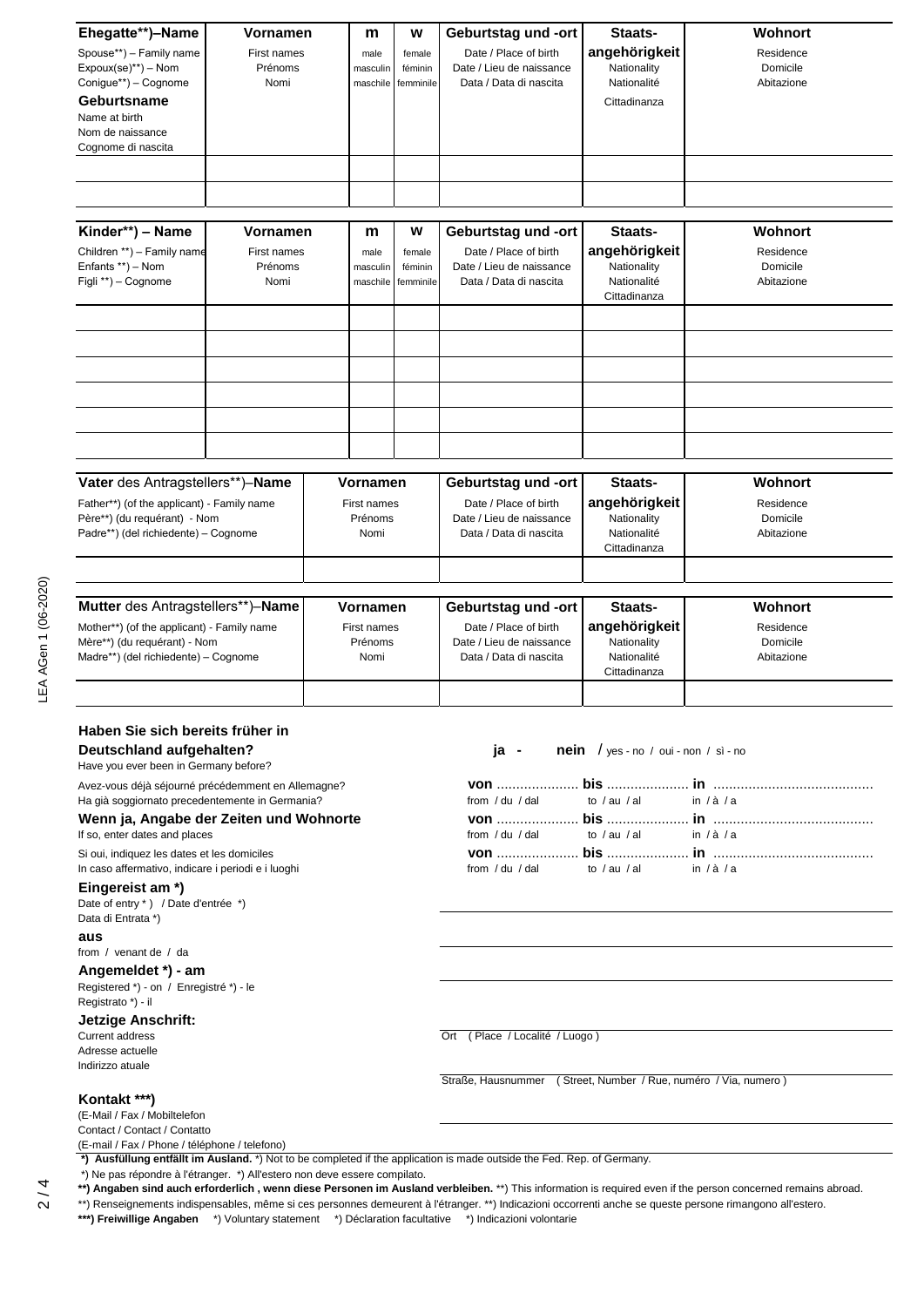# **Zweck des Aufenthalts in der**

# **Bundesrepublik Deutschland**

Purpose of stay in the Federal Republic of Germany / Objet du séjour en République fédérale d' Allemagne / Scopo del soggiorno nella Repubblica Federale di Germania

## **(z.B. Besuch, Touristenreise, Studium, Arbeits-**

## **aufnahme usw.)**

(e. g., visit, holiday, study, employment, etc.) / (p. ex. visite, voyage de tourisme, études, travail, etc.) / (ad es. visita, viaggio turistico, studio, lavoro ecc.)

## **Arbeitgeber**

Employer /employeur / datore di lavoro

## **Name der Verwandten, der Studienanstalt,**

#### **Referenzen usw.**

Names of relatives, educational establishment, references, etc. Nom des parents, de l'établissement d'enseignement, références, etc. Nome dei parenti, dell'instituto scolastico, referenze ecc.

## **Deren Anschrift**

Their addresses / leur adresse / indirizzo relativo

## **Beabsichtigte Erwerbstätigkeit**

**(Angabe des auszuübenden Berufs)** Intended employment (occupation to be exercised) Activité envisagée (Désignation de la profession exercée) Impiego previsto (indicare il mestiere da svolgere)

## **Erlernter Beruf**

Trade or profession for which trained / Profession apprise / Mestiere imparato

## **Aus welchen Mitteln**

#### **wird der Lebensunterhalt bestritten?**

What are your means of subsistence? Quels sont vos moyens de subsistance? Con quali mezzi fa fronte al sostentamento?

# Besteht Krankenversicherungsschutz für die ja - nein / yes - no / oui - non / sì - no

## **Bundesrepublik Deutschland?**

Do you have health insurance that covers the Federal Republic of Germany? Avez-vous une assurance maladie en République Fédérale d' Allemagne? Vi è tutela assicurativa contro malattie nella Repubblica Federale Tedesca?

Have you ever been convicted of a criminal offence? / Avez-vous des antécédents judiciaires? / Ha già subito condanne?

#### **a) in Deutschland**

in Germany / en Allemagne / in Germania

#### **wann und wo?**

When and where? / Quand et où? / Quando e dove?

#### **Grund der Strafe**

For what reason / Motif de la peine encourue / Motivo della condanna

## **Art und Höhe der Strafe**

 Nature and extent of the penalty / Nature et importance de la peine / Tipo ed entità della condanna

#### **b) im Ausland**

in other countries / à l'étranger / all'estero

## **wann und wo?**

When and where? / Quand et où? / Quando e dove?

# **Grund der Strafe**

 For what reason / Motif de la peine encourue / Motivo della condanna  **Art und Höhe der Strafe** 

 Nature and extent of the penalty / Nature et importance de la peine / Tipo ed entità della condanna

## **Sind Sie aus einem anderen Schengenstaat\*) ausgewiesen oder abgeschoben oder ist ein Antrag auf Erteilung eines Aufenthaltstitels abgelehnt oder ja - nein** / yes - no / oui - non / sì - no **eine Einreise in das Schengengebiet verweigert worden?**

Have you been expelled or deported from another Schengen state, had an application for a visa or residence permit rejected, or been refused entry into the Schengen area? / Avez-vous été expulsé d'un autre pays Schengen ou refoulé ou une demande d´attribution d´un titre de séjour vous a-t-elle été refusée ou un voyage en dans l'espace Schengen interdit? / Lei è stato espulso oppure rimpatriato dalla da un altro paese Schengen o è stata rifiutata la sua domanda di un titolo di soggiorno o

è stata negata l'entrata nello spazio Schengen?

**Sind Sie vorbestraft? ignal constraint in the state of the state of the state of**  $j$  **<b>ja** - **nein** / yes - no / oui - non / sì - no

 **\*)** Belgien, Frankreich, Griechenland, Italien, Luxemburg, Niederlande, Portugal, Spanien, Österreich, Dänemark, Finnland, Island, Norwegen, Schweden, Estland, Lettland, Litauen, Malta, Polen, Slowakei, Slowenien, Tschechien, Ungarn, Schweiz, Liechtenstein